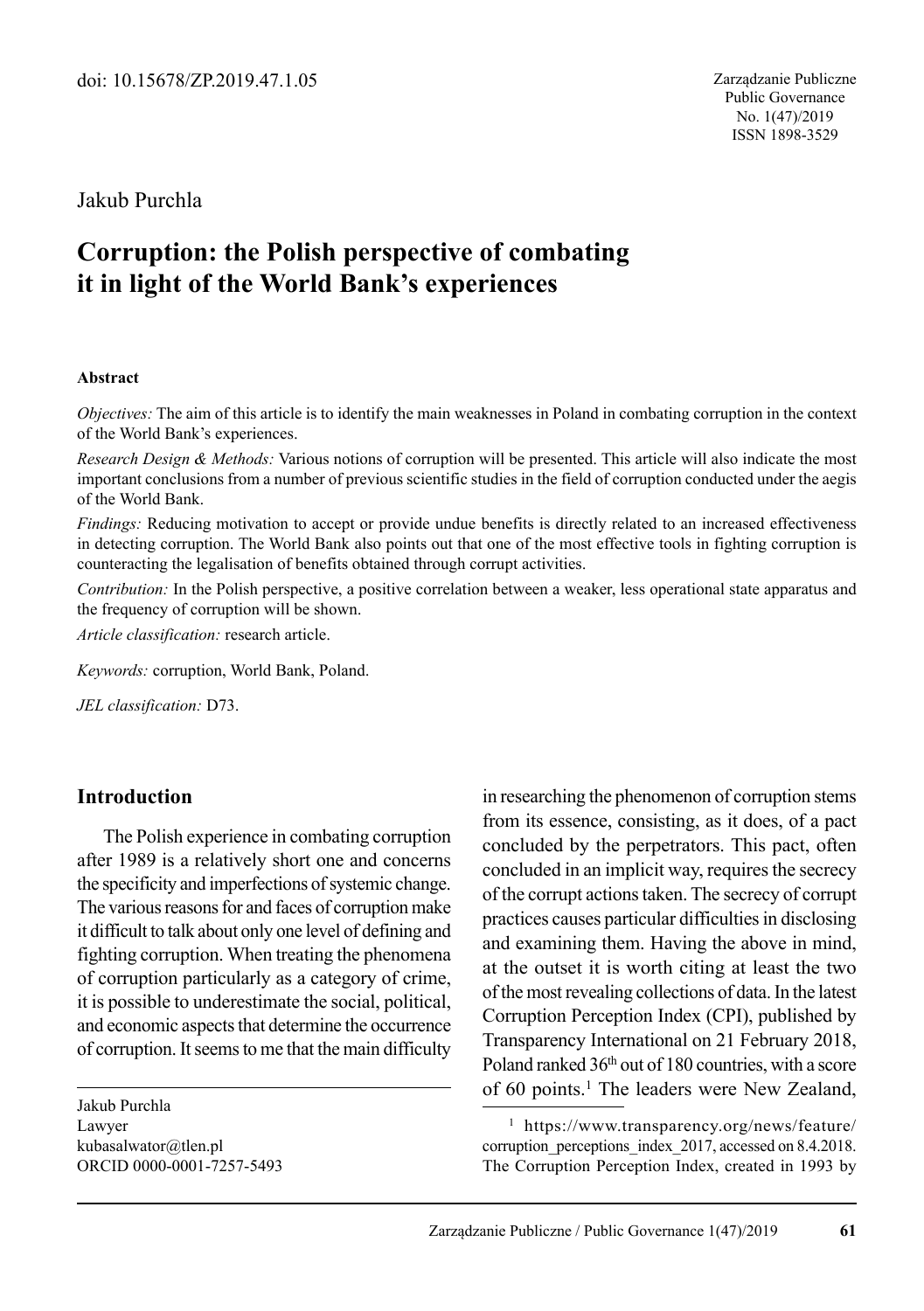Denmark, Finland, Norway, Switzerland, Singapore, Sweden, Canada, Luxembourg and the Netherlands. The most corrupt countries, in turn, were considered to be Somalia, South Sudan, Syria, Afghanistan, Sudan, Yemen, Equatorial Guinea, Guinea-Bissau, North Korea and Libya. And the latest Corruption Map,<sup>2</sup> published in December 2017 by the Central Anti-Corruption Bureau, shows that in 2016 Polish law enforcement agencies registered 25,968 offenses of corruption. That is the highest figure in the history of the publication of the Corruption Map, i.e. since 2007. On the one hand, this data may indicate an improvement in detection capabilities, but, on the other hand, the specificity of corruption makes us ask a question about the hidden numbers of this crime3 and the credibility of such statistics. The significance of the negative political, economic, and social consequences and costs borne because of corruption will undoubtedly motivate due attention to be paid to the need to combat it in the context of Poland. In addition to tools in the field of penal policy, including, in particular, the establishing of a specialised investigative institution (in the form of the Central Anti-Corruption Bureau), it should be effective to apply the systemic mechanisms recommended by the World Bank. This international institution, whose original official name was the International Bank for Reconstruction and Development,4 was established as an organisation to provide financial assistance to countries that suffered during the Second World War and to developing countries. It was also set up to co-ordinate investment activities on a global scale, in order to guarantee the best possible economic results and contribute to a balanced growth of economic exchange (Munyama, 2009, p. 144). The creation of the World Bank was the result of the United Nations Monetary and Financial Conference, which took place in July 1945 in the United States, in Bretton Woods, New Hampshire (Latoszek, 2001, p. 190). The World Bank is the largest entity in the World Bank Group, which includes the International Development Association<sup>5</sup> and the International Finance Corporation<sup>6</sup>; associated organisations include the Multilateral Investment Guarantee Agency<sup>7</sup> and the International Forum on Settlement of Investment Disputes.<sup>8</sup> The term "World Bank" most often refers only to the International Bank for Reconstruction and Development, although it is also officially applied to the International Development Association mentioned above, which is its main supporting body. During the decades of its operation, the World Bank, wishing to effectively implement its statutory goals, saw that that would not be possible without the implementation of an appropriate anti-corruption strategy. This issue was officially taken into account in the 1990s.

# **The World Bank's definition of corruption**

The World Bank, as part of various research and assistance programs, defines corruption as abuse of office for private gain.<sup>9</sup> At the same time, it focuses

the non-governmental international organiation that is Transparency International, is based on research conducted since 1995 among selected representatives of countries, who assess the perception of corruption in a given country.

<sup>2</sup> https://cba.gov.pl/ftp/pdf/Mapa%2020upup%20 2016.pdf, accessed on 8.4.2018. The Corruption Map is based on the registration data of crimes in the National Criminal Information Center, created pursuant to the Act dated 6.7.2001 on the collection, processing and transfer of criminal information (Journal of Laws of 2018, item 424).

The dark number of crimes is understood as the difference between the number of actually committed crimes and the number of crimes for which initial information reached law enforcement agencies (Hanausek 1998, p. 265).

<sup>&</sup>lt;sup>4</sup> From the IBRD, i.e. International Bank for Reconstruction and Development.

<sup>&</sup>lt;sup>5</sup> From the IDA, i.e. the International Development Association.

<sup>6</sup> From the IFC, i.e. International Finance Corporation <sup>7</sup> From the MIGA, i.e. the Multi-lateral Investment Guarantee Agency.

<sup>8</sup> From the International Center for Settlement of Investment Disputes.

<sup>9</sup> The World Bank, Helping Countries Combat Corruption. The Role of the World Bank. Washington 1997, typescript in the possession of the author, p. 8.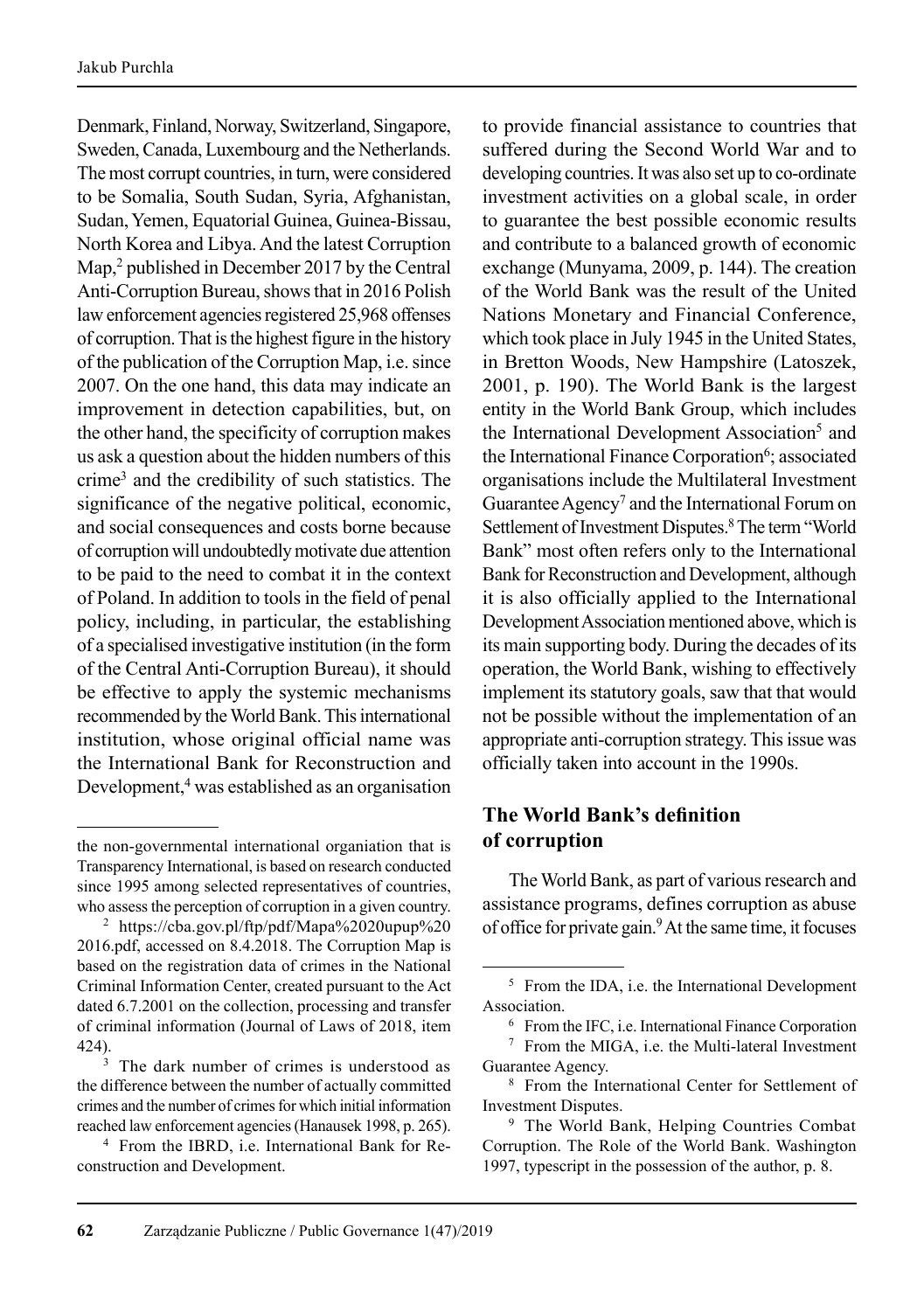on the economic analysis of factors conducive to that (Sutch, 1999, p. 10). That consequently widens the description of the phenomenon. The economic definition of corruption according to the World Bank is based on the statement that corruption is a function of:

1) a procedure's high profitability,

2) a high degree of discretion in the decision, and

3) low transparency.

In this sense, corruption also refers to the state apparatus in the spheres:

1) of efficiency,

2) integrity of officials and

3) the monitoring and accountability of officials.

With reference to the definition of corruption, however, it should be pointed out that different and diverse approaches exist in public and academic discourse. Using the term "corruption", one should first start with a linguistic interpretation. According to the dictionary of foreign expressions and foreign-language phrases by Władysław Kopaliński, it means degradation, demoralisation, bribery, and corruptibility. The etymology of this word derives from the Latin word *corruption*, which refers to degradation and bribery. The verb *corrumpere* refers to shredding, destroying, and spoiling, including moral spoiling.10 The foregoing explanation of the term corruption, although probably corresponding to the intuitive meaning thereof, is problematic. It contains both the elements of the perpetrators' actions themselves and the effects of those actions. Such a broad definition may imply misleading conclusions. Not every action leading to demoralisation or degradation, in the sense of destroying social values, is the result of the occurrence of corruption. Not every advantage doled out to a second party can be considered an instance of corruption. An essential requirement of democracy is to give due importance to occurrences of corruption and their absolute disclosure and stigmatisation. As the World Bank's experience shows in particular, eliminating the basis of corruption is a condition sine qua non for fighting it effectively. And occurrence of certain kinds of corruption can be indirect evidence of its existence.

Instances of corruption are not only issues in the field of ethics, sociology or economics: above all, they are a category of crime, $<sup>11</sup>$  crimes</sup> which are extremely difficult to detect and prove. The perpetrators of corruption are its only bene ficiaries, who take all kinds of, often very sophisticated, measures to mask their activities from their surroundings. The particular mystery surrounding incidents of corruption is undoubtedly the distinguishing feature of this type of crime. It should be added that today acts of corruption often accompany other types of crime, such as fraud, mismanagement, abuse of power, failure to comply with obligations, disclosure of professional secrecy, untruthful certification of documents, fixing public tender or money laundering. They are also often international in nature when the perpetrators are active in more than one country. Finally, acts of corruption are also instruments used in political activities and espionage carried out in the territory of a foreign state. As Dorota Fleszer notes: "There are no rules for analysing the scope, causes and nature of corruption, common for all states and institutions dealing with this issue. Understanding this word depends both on the research perspective and on the institutions or countries that use them.

 $10$  http://www.slownik-online.pl/kopalinski/0EB3 CFBD1C4B3255C12565E90058616C.php, accessed on 31.12.2017. In the Anglo-Saxon culture, analogous definitions can be found in The Oxford English Dictionary, which speaks of violating reliability in the performance of public duties through bribery or favour. As Jorge Martinez-Vasquez, Javier Arze del Granado and Jameson Boex note, other definitions develop this lexicon to indicate the role of persons performing public functions (J. Martinez-Vasquez *et al.*, 2007, p. 5).

<sup>&</sup>lt;sup>11</sup> Crime in contemporary Polish criminal law, in accordance with the provisions of Art. 1 of the Criminal Code (Journal of Laws 1997.88.553, as amended) is defined as an act of a person which is unlawful (i.e. violating the sanctioned norm), punishable (i.e. covered by a penal act at the time of committing it), shameful (i.e. socially detrimental to a degree higher than negligible) and culpable (i.e. one for which the perpetrator can be blamed).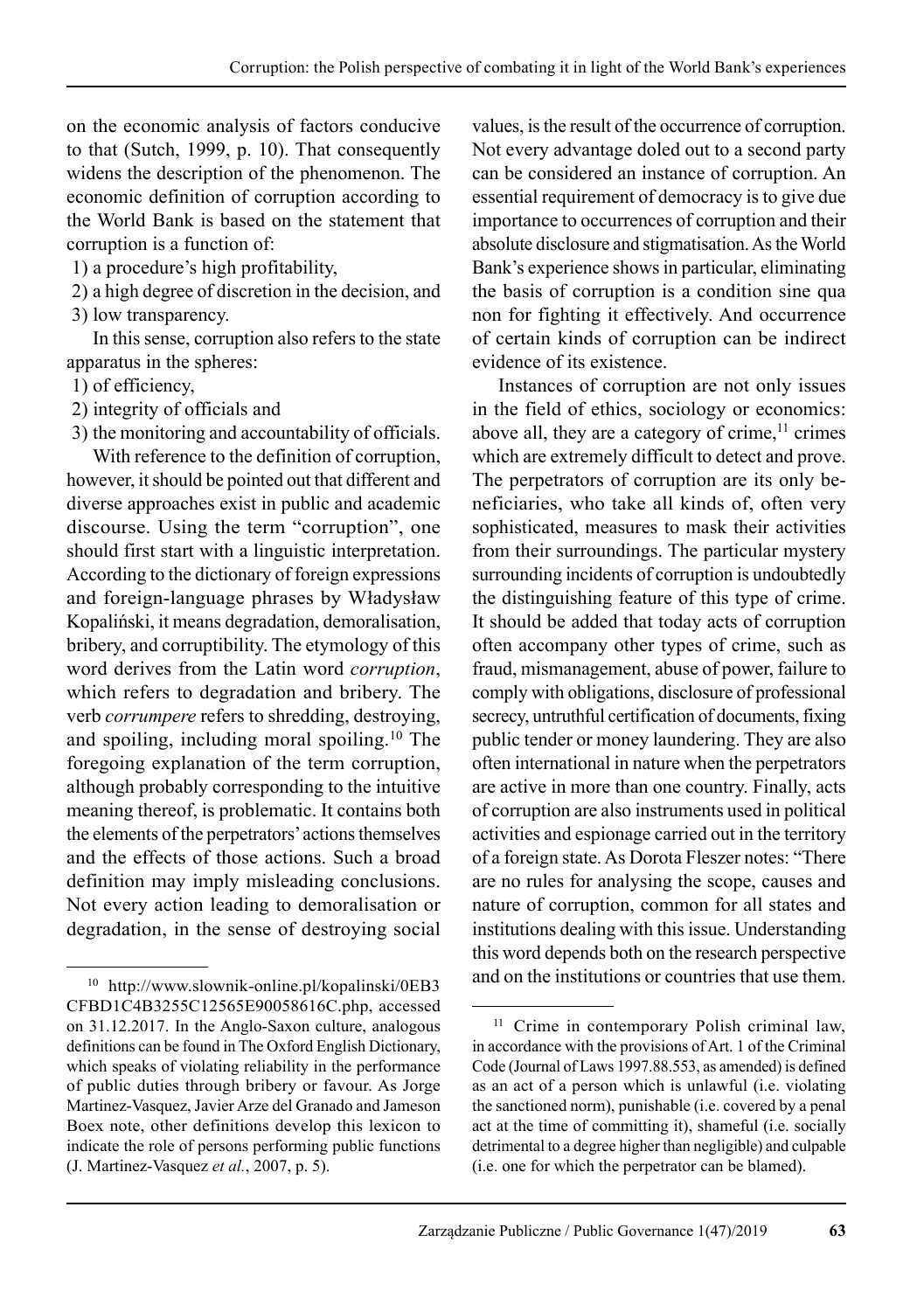Otherwise, it is understood from the point of view of psychology, sociology, ethics, history or law." (Fleszer, 2014, p. 286).

### **Selected definitions of corruption in scientific literature**

In modern Polish academic literature one can find a wide range of definitions of corruption. For example, Kazimierz Tarchalski indicates that it is "an implicit deviation from the established order or from established norms of behaviour." (Tarchalski, 2000, p. 9). He adds that corrupt behaviours have some necessary characteristics. It is pointless to define corruption where there is no distinction between public and private good. At the same time, there is no corruption when there is no secrecy or secrecy of exchanging benefits. Tarchalski emphasizes at the same time that there is no requirement that corruption should be interactive. It can come to fruition without an agreement with others. Andrzej Kojder, in turn, defines corruption as a "misappropriation of public resources (goods, benefits, services) or having them at one's disposable to unlawfully obtain personal gain. Bribery, corruptibility, paid protection, nepotism, dishonest mediation, and the use of one's position for personal (family or collegial) purposes are the most common activities of corruption today." (Kojder, 2002, p. 234). At the same time, partly contradicting Kazimierz Tarchalski, he notes that "the most typical features of corruption are:

- 1) universality since the time a sphere of public affairs became distinguishable, corruption has occurred in all political and economic systems;
- 2) entropy corruption spreads like a cancerous tissue – to areas that were not previously infected with it;
- 3) market the price of corrupt transactions is a result of supply and demand for appropriated public resources;
- 4) interactivity the partners of corrupt transactions are always 'donors' of public resources and their 'recipients'. Usually, they are guided by

the motivation to achieve maximum personal benefits and a common desire to minimize the risk that the concluded corrupt transaction will be uncovered." A slightly different view is proposed by the authors of a handbook edited by Janina Filek, in whose opinion "corruption is: first of all bribery, which results in government orders, contracts, receiving concessions, amending court decisions or repealing customs duties, tax and other duties; secondly, theft, i.e. conscious, unlawful disposition of budgetary and property funds which are a public good; thirdly, favouritism, protection, nepotism, cronyism; fourthly, buying influence (e.g. financing elections or political parties in exchange for obtaining influence)" (Filek, 2004, p. 42). Zbysław Dobrowolski states that corruption is an "illegal activity consisting of taking advantage of a privileged position for obtaining economic or political benefits, manifesting itself in placing private interest over public" (Dobrowolski, 2001, pp. 13–14). Zbigniew Rau defines corruption as instances where "a worker of a state or social institution receives or requests material or personal benefits in exchange for performing an official function or breaking the law" (Rau, 2002, p. 66). Antoni Z. Kamiński defines corruption "understood as bribery and embezzlement, in terms of the symptom of the problem of weakness in political culture, which causes inefficiency in political institutions" (Kamiński, 1997, p. 3).

A multitude of perspectives on this issue can also be found in the writings of contemporary authors from outside Poland. According to Samuel P. Huntington's definition, corruption is the behaviour of government officials departing from acceptable standards in order to obtain private benefits (Huntington, 1968, pp. 59–61). It is also a phenomenon that occurs in varying intensity, at different times, in different cultures. At the same time, it is an element inseparably associated with modernisation, with the historical development of societies. In his considerations, Samuel P. Huntington stressed that the term corruption applies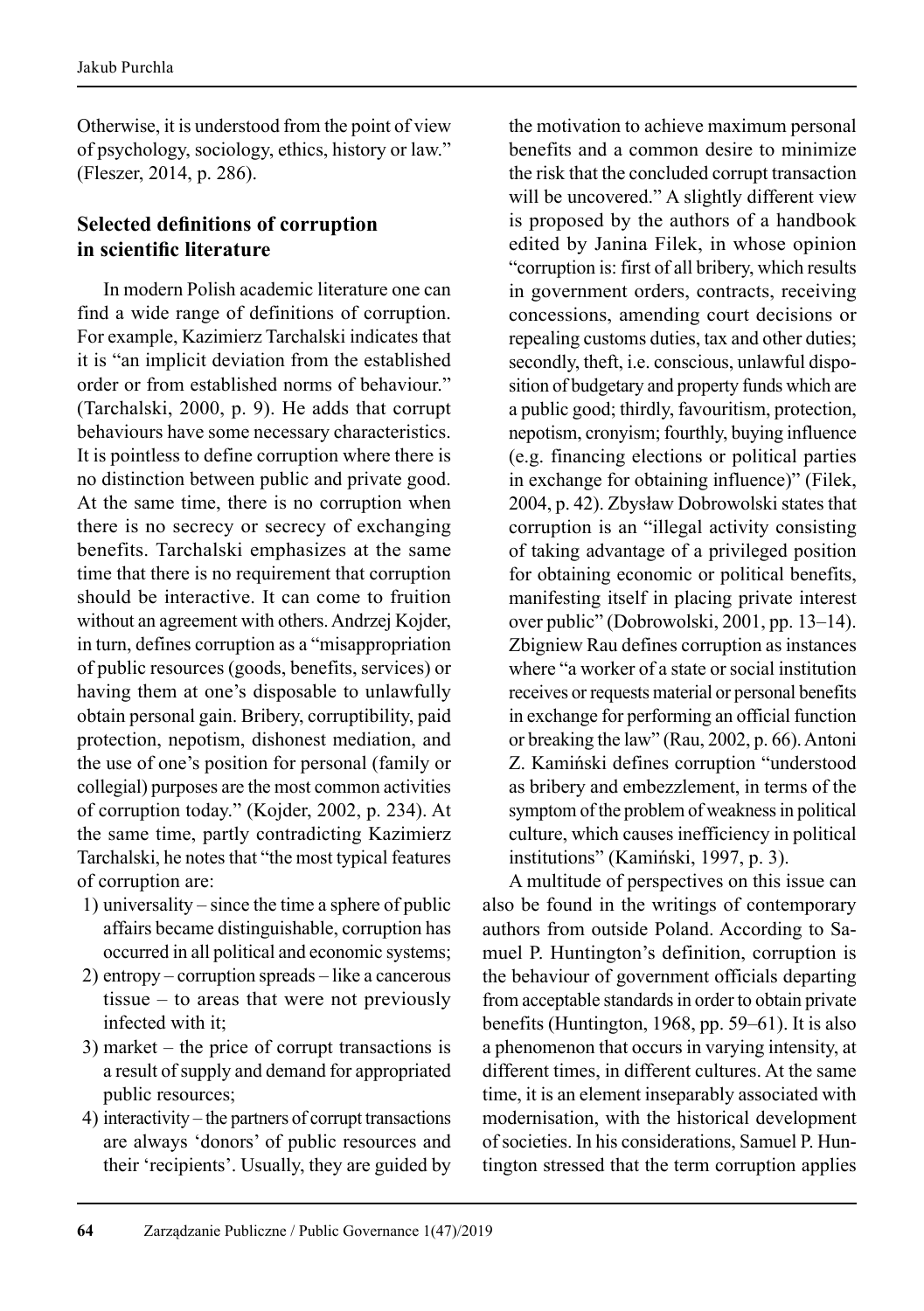only to regimes where there is a distinction between public and private interest. For example, it is difficult to talk about corruption in regimes where the monarch has power over the whole state. Going further, it should be noted that debate about corruption is pointless in non-democratic states. These regimes are characterised by the power elite appropriating the state and are, by their very nature, fundamentally corrupt. Returning to his insights, Huntington pointed out that corruption can also be described as a product of the distinction between the public and private good that comes with modernisation. Ian Senior, in turn, defines corruption by pointing to the necessary conditions that at the same time must be implemented in order to speak about its existence. According to this scholar, a briber must, in a non-transparent manner, provide the one being bribed or some third party a benefit to obtain a benefit for himself/herself or a third party who falls under the authority of the corrupted entity (Senior, 2006, p. 26). The service may be a good or a service. At the same time, it must present a positive value for the recipient. By the same token, psychological or physical coercion cannot be equated with obtaining benefits and the occurrence of corruption. Petrus C. van Duyne made an original attempt to define corruption based on a behavioral criterion (Nowak, 2008, p. 5). He perceives corruption as dishonesty or weakness that is a part of the decision-making process. In this approach, the perpetrator agrees to deviating or demands deviating from the criteria that should guide the decision-making process in return for a benefit or the promise thereof. The work of Carl J. Friedrich may be used as a summary of the above considerations. He stated that any attempt to analyse the concept of corruption must take into account that in each language the term has a history of wildly diverse meanings and connections. (Friedrich, 2002, p. 15). Nevertheless, it is possible to distinguish from a number of definitions of corruption, of its specific core. It is any behaviour that deviates from the norms currently dominating or recognised as dominant in a specific context. Moreover, according to Carl J. Friedrich, this behaviour is associated with a situation in which private profit is achieved at the expense of a significant public good.

In the literature on the subject, and thus in the ublic debate, the tendency to broadly define corruption certainly predominates, mainly based on ethical imperatives, without strict reference to legal norms. The reason for this state of affairs probably arises from the fact that the phenomenon of corruption is inseparably connected with the existence of any state organization, (A. Z. Kamiński & B. Kamiński, 2004, p. 15), i.e. since the emergence of the first political structures and the use of public posts for private purposes (Czepil, 2015, p. 15). Thus, moral and not legal norms were the primary tools for combating it. The term corruption itself was not traditionally a legal language in the sphere of criminal legislation. (Nowak, 2008, p. 1).

### **The need to fight corruption**

It should be emphasised that in addition to the above-mentioned definitions of corruption there are parallel and narrower or wider interpretations of this phenomenon. First of all, there is an intuitive understanding of the term. Simply put, corruption is most often perceived as drawing personal benefits from a public function, (Tarchalski, 2000, p. 9) and thus as a form of abuse of power. There is no doubt that just as there is no single, fully clear, and comprehensive definition of corruption (Filek, 2004, p. 9), it is difficult to point to a specific, concrete remedy to stop it.

The need to fight corruption stems from its destructive impact on the social, political, and economic life of the state and its citizens. From Kazimierz Tarchalski, it can be noted that the main consequences of corruption in the moral and cultural dimensions are primarily the decline in ethical standards of society and the disappearance of mutual trust between people participating in the social and economic market and the reduction of social capital, and ultimately the emergence of a "neo-tribal culture", understood as division of societies according to group loyalty and acting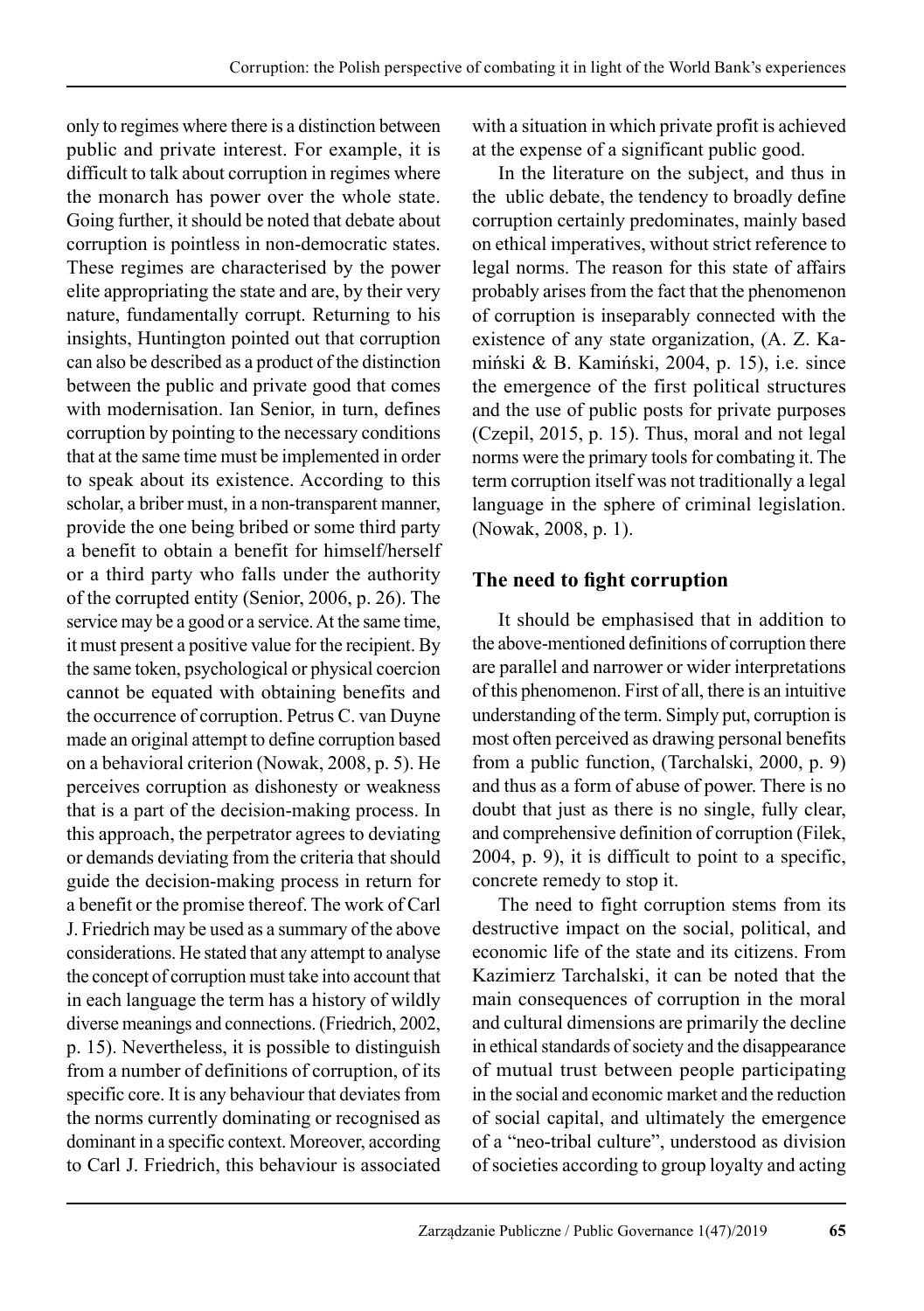only in self-interest (Tarchalski, 2000, p. 54). In political terms, corruption is a denial of the idea of democratic equality of citizens in the face of the law (Dobrowolski, 2001). As to its economic repercussions, it can be stated most generally that it especially causes the depletion of state revenues, which in turn may lead to an increase in fiscal burdens. Going forward, some specialists such as Helen Sutch talk about four types of economic costs stemming from corruption (Sutch, 1999). The first are fiscal costs on a macro scale, which results from the loss of revenues from taxes and proceeds from privatisation, which in turn leads to excessively high expenditure, by increasing the prices of goods purchased by state administrators. The second are those related to the reduction of investment and economic growth. These indicators are lower in countries where the level of corruption is higher. The third type that can be distinguished are the social costs that most affect the poorest citizens. They are the result of the need to provide benefits to settle anything. The fourth and final type according to Sutch is the cost included in terms of cynicism and trust in public institutions or the state itself. Lack of societal subordination and identification with the idea of the state weakens the effectiveness of the fiscal apparatus. Summing up, it should be noted that the ultimate result of corruption is the undermining of trust in public institutions, which may even lead to undermining the legitimacy of the state (Dobrowolski, 2004, p. 8).

# **Good governance**

Returning to the World Bank's experiences in the field of combating corruption, it should be pointed out that the starting point is the term "good governance". Its application took place for the first time by the World Bank when implementing support programs in the early 1990s (Rutkowski, 2009, p. 9 *et seq.*). With the collapse of the communist world in Europe and the transition of the Cold War order into historical memory, the institution has noticed that the effectiveness of its assistance is in close

correlation with the state of societies and countries concerned. Therefore, the term initially referred to the level of efficiency of the state administration in the scope of using financial aid from World Bank resources; the key issue was the ability of individual states to absorb aid money. With time, "good governance" came to include further political and economic factors. When speaking of "good governance", the following indicators should be taken into account: the voice and accountability of the governing power; political stability and non-violence; effective government; regulatory quality; the rule of law; and limiting corruption. The voice and accountability of the governing power is determined by the World Bank by how it implements democratic freedoms, including, in particular, the scope of civil liberties and democratic elections. Political stability and non-violence, on the other hand, refer to the continuity of democratic processes and to the state's degree of security, both internal and external, for its citizens. The effectiveness of governance concerns the correlation between a weaker, less efficient state apparatus and the more frequent phenomenon of corruption (Runde *et al.*, 2014). Regulatory quality is perceived by the World Bank through the prism of legal regulations created and implemented through appropriate channels, especially in relation to the private sector (Rutkowski, 2009, p.17). Going further, "good governance" is also the rule of law, understood as respect for civil rights, in particular, respect for property and economic freedoms. Finally, the corruption reduction index mainly affects the risk-perception of corruption. The experience of the World Bank clearly shows that where there is "good governance", corruption is limited. Furthermore, it can be stated that corruption is where the norms of a well-governed, wellfunctioning state are being violated (Fjeldstad & Isaksen, 2008). Here it is worth emphasising that the fight against corruption while maintaining the requirements of "good governance" is fraught with the basic difficulty resulting from the objective need to trust people who perform public functions (Soreide, 2014). In fact, it depends on the ethical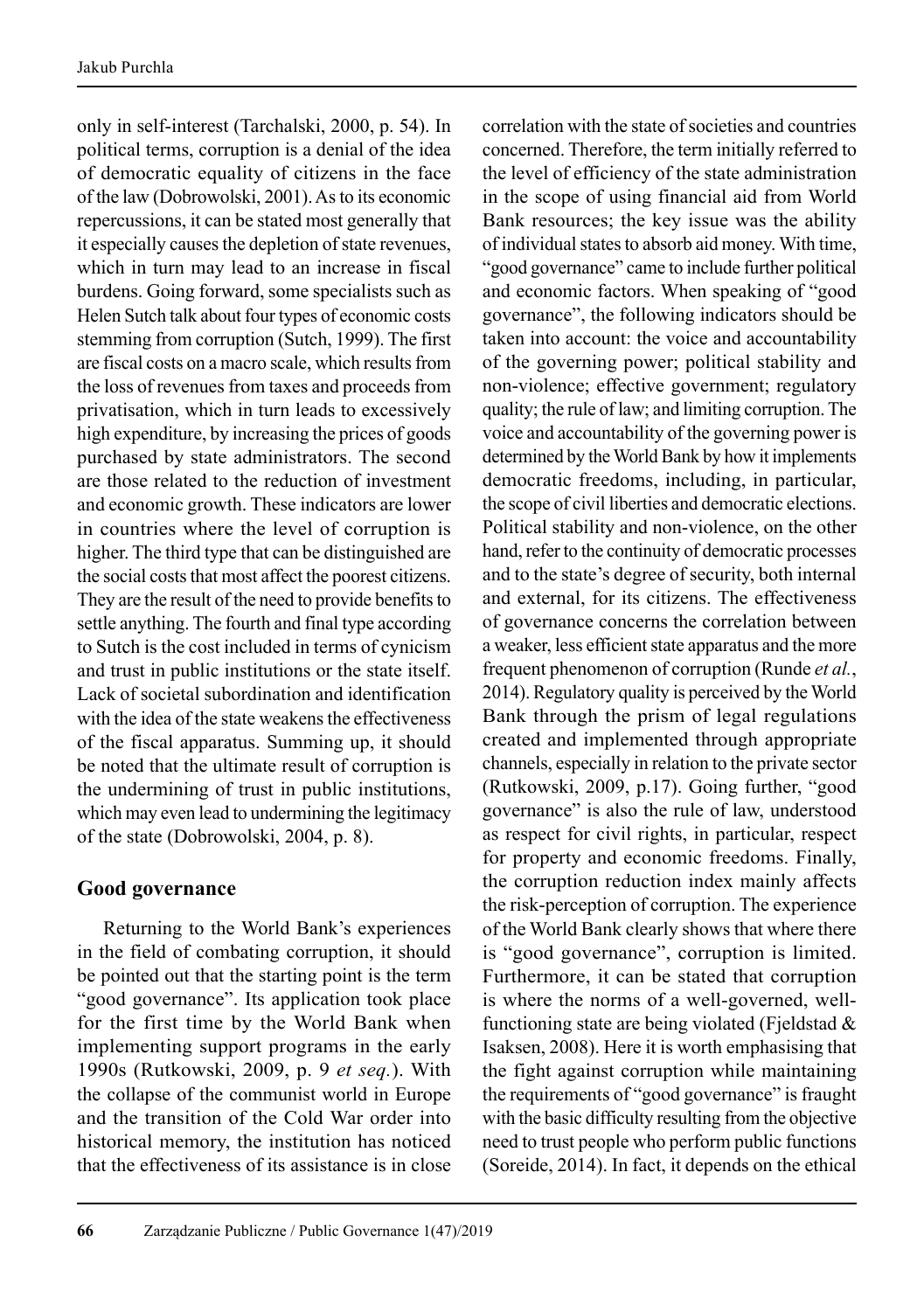quality of public employees whether corruption will occur. Corruption often takes the form of extortion, understood as a solidification of conviction among citizens that without a gratifying a certain person performing a public function, it will not be possible to settle one's case. This ultimately results in reducing the role of an official to a profitable, cynical player who will abstain from carrying out his/her tasks until he/she receives a satisfactory gratification from the petitioner. The experience of the World Bank indicates that the factors that contribute to the fulfilment of this type of dependence are primarily the lack of moral backbone in public employees. This is particularly the case in countries with a fragile statehood and is also dependent on historical and cultural factors.<sup>12</sup> Another reason is also a low probability of detecting corrupt practices, as well as low risk of punishment and conviction (Martinez-Vasquez *et al.*, 2007, p. 80 and further). Thus, in the absence of moral dilemmas, if weighing profits and potential losses encourages an act of corruption, it is highly probable that the appearance thereof is only a matter of "price". In this context, the next factor conducive to bribery will be inadequate remuneration for the tasks faced by decision-makers. The frustration caused by financial undervaluing on the part of the employer in the long-term view gives rise to a lack of identification with the performed function and results in unscrupulous opportunities to "add" to one's salary. The World Bank's analyses see yet another important component motivating corrupt behaviour. It is the scope of official recognition, which is in particular clearly visible in the complexity of tax systems, which give rise to opportunities to look for ways to avoid fiscal obligations. In conclusion, the postulate of "good governance" can be said to emphasise the need for democracy, the effectiveness of governments, and economic development to complement each other. The interplay of these components reduces the opportunity for corruption, which in itself is a symptom of state weakness and "bad governance".

# **World Bank guidelines on combating corruption**

When conducting its activity, the World Bank places expectations on beneficiaries that the loans granted are effectively used for the economy The solutions proposed by the World Bank can be spelled out in the following guidelines for governments. In countries where the level of corruption is high, the first steps should be to introduce the rule of law, strengthen horizontal control institutions (such as courts or parliaments), and strive to reduce state intervention (Fjedstadt & Isaksen, 2008, p. 16). In such countries, other measures will not work, due to the weakness of the state apparatus and the tendency towards politicisation. In turn, steps taken by countries with an average level of corruption should be adequate for effective government. The Bank proposes decentralising the administration, simplifying administrative procedures, and limiting regulation, which is understood as imposing on citizens requirements to obtain permits or any kind of consent from state authorities. Moreover, it is advisable to increase the responsibility and accountability of officials as part of their public functions. In countries with a relatively low level of corruption, the World Bank recommends the creation of specialised anti-corruption institutions. In well-functioning countries there is no danger that they will become a weapon of any current political struggle. In addition, educational activities that increase social awareness of problems arising from corruption are important. It also requires placing emphasis on raising the qualifications of public officials in this field (The World Bank, 1997, p. 39). The experience of the World Bank indicates that well-functioning control institutions and anti-corruption institutions are an important element strengthening the state apparatus, especially the corps of civil servants. In addition, they enhance financial discipline and

<sup>12</sup> Bartosz Czepil in "Cultural and institutional barriers of corruption in the Scandinavian countries" indicates even the local democracy of the Viking Age as the germ of the egalitarian culture resulting in the implantation of a permanent pro-state attitude in Scandinavian societies.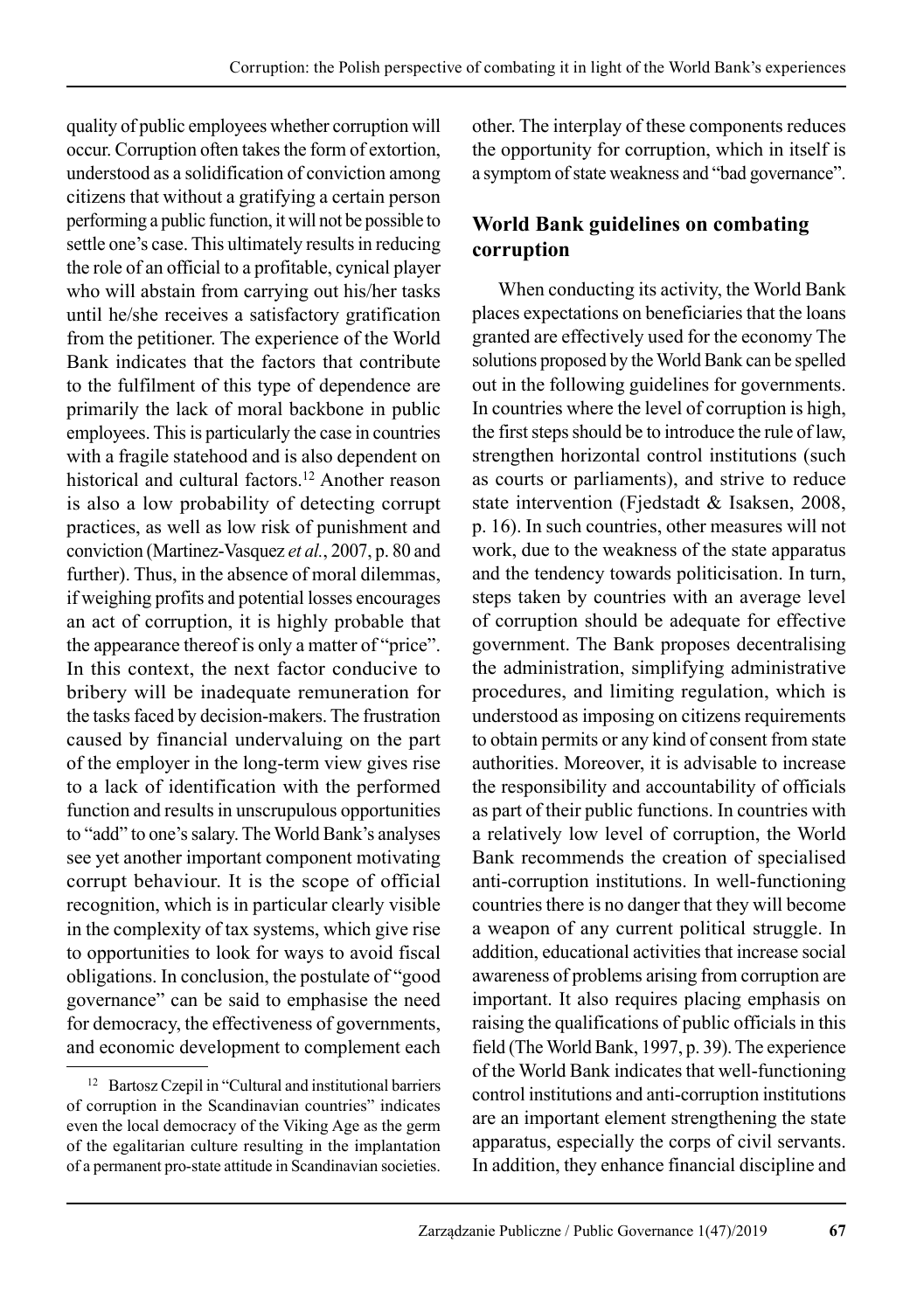responsible economy, both at the central and local level. Thus strengthening the rule of law is also achieved. All the while, the overall transparency of how the state apparatus functions, which in turn favours the creation of a civil society that holds power accountable, increases.

The World Bank also points to the need for macroeconomic and sectoral reforms that will result in increased marketisation while reducing fiscalism. It should be mentioned here that the actions are aimed at reducing barriers, especially customs, in international trade and thus stimulating freemarket competition. Going forward, the World Bank recommends limiting price controls and limiting subsidies for economic entities by the state. This should be introduced with the simultaneous privatisation of hitherto state-owned sectors. It should be noted that these guidelines correspond to the general political assumptions held by the World Bank's policy and have therefore undergone various criticisms. The overwhelming desire to limit barriers to the free market, in the context of perceiving corruption as a phenomenon related to the "struggle for access to resources" (Soreide, 2014), seems understandable. Critical voices, however, point out that such a policy is nothing more than an interference in the economic policies of states, imposed as the only legitimate, liberal lens (Polzer, 2001). However, such argumentation does not seem to apply to the World Bank guidelines themselves regarding the problem of corruption, but rather is a criticism that the Bank provides assistance according to the criteria imposed by it (Dobrowolski, 2001). In its aid projects, the World Bank requires borrowers to abide by public procurement rules, competitiveness, and transparency. In this respect, the goal is to increase the competence of beneficiaries. Some assistance programs are also oriented directly towards anticorruption projects. Such as implemented taking into consideration the Bank's experience with operations in countries with a weak, inefficient administrative apparatus. This indicates that in such countries the political will to fight corruption is often focused only on selective action.

What's more, it is also unstable. As time goes by, political enthusiasm drops. In addition, the economic resources of countries with a weak administrative apparatus are usually insufficient. The implementation of anti-corruption measures in them therefore requires a long period of time (Fjeldstad & Isaksen, 2008).

Fiscal policy is another key aspect in limiting opportunities for corrupt behaviour. The factors that create the possibility of their occurrence, according to the World Bank, is the lack of comprehensive supervision over tax administration. This is especially facilitated by the complexity of tax systems. As a result, this leads to an increased spectrum of discretion in the activities of tax officials (Martinez-Vasquez *et al.*, 2007). The effects of this state of affairs are all the more severe the more politicised public officials responsible for the range and collection of taxes are. The World Bank's recommendations speak first of all about the need to increase the level of ethical fiscal administration. This should be done in particular through educational activities such as trainings and conferences aimed at developing a uniform model of behaviour towards taxpayers. In postcommunist countries such as Poland, it also seems particularly important to promote ethical behaviour among citizens themselves. It should be noted that the oppressiveness of totalitarian regimes naturally established social resistance to the administrative apparatus. Thus, the behaviour of "cheating" officials of the hated state was widely regarded as something done by "decent men" for decades. Submission to authority could be construed as collaborating with the authorities. At the same time, it should be pointed out that the heritage of the communist system based on the apparatus of the police state was the creation of specific social capital (Zybertowicz, 2002, p. 174); a large part of the ruling class functioning after the fall of communism (understood as an undemocratic economic, social, and political system) was entangled in informal arrangements having their roots in a bygone era, and resulting from the activities of special services and their agents.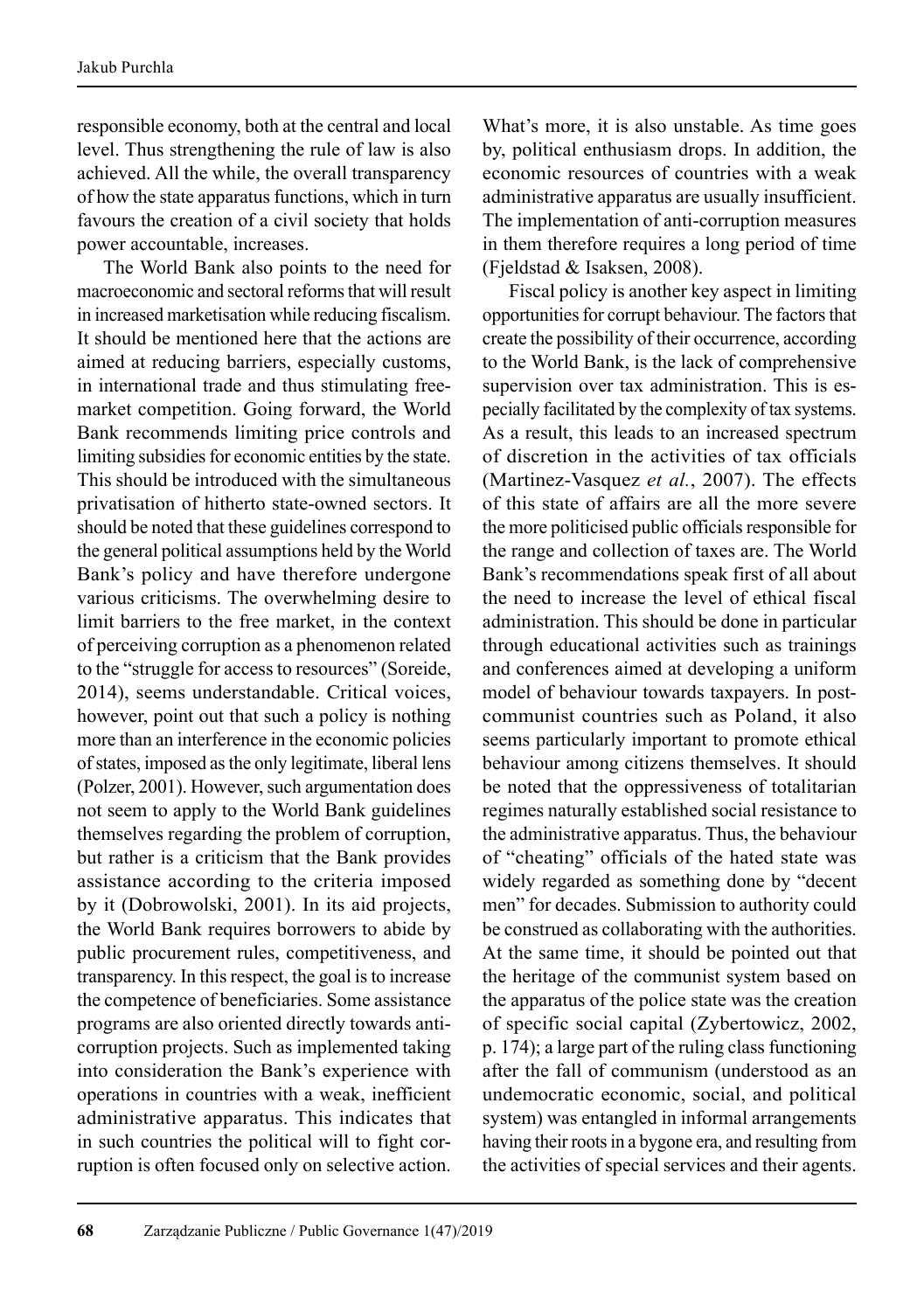The secretiveness of these connections made it more difficult to detect corrupt behaviour in such an environment. The World Bank clearly indicates that reducing the motivation to accept or provide undue benefits is directly related to increasing effective detection (Martinez-Vasquez *et al.*, 2007). It is the fear of revealing corrupt behaviour and punishing it that is the most effective disincentive against taking such actions. Impunity, on the other hand, is the driving force thereof. One of the most effective tools for combating corruption is to counteract the legalisation of benefits obtained through corrupt activities. In particular, the World Bank mentions the obligatory submission of declarations of assets by persons holding public functions. For example, an experience, presented as a model for fighting corruption, and in the unfavourable historical and social conditions of Hong Kong, indicates that this requirement should be developed for family members of a given official. It significantly impedes camouflaging the reception of undue funds that are transferred to family members. The public disclosure of property declarations allows us to examine changes in the property status of persons discharging public functions and, therefore, to check whether those are not the result of bribery. The roles of not only state institutions appointed to prosecute crimes but also the media or nongovernmental organisations are important. Indeed, independent public opinion may raise doubts as to the veracity of the official's statements or even force the indication of the origin of the revenues obtained. An important caveat is that the media itself should be financially independent and thus not subject to political influence (Senior, 2006). The experience of the World Bank clearly shows that a great problem in the fight against corruption is the tendency of the justice system to apply a protective umbrella over persons performing public functions and accused of corruption (Martinez-Vasquez *et al.*, 2007). As a result, the income statement for an official who faces a corrupt offer is such that, with the low likelihood of incurring severe criminal liability, and if ethical dilemmas are rejected, it pays to accept such an offer. The results of analyses carried out under the auspices of the World Bank clearly show that the changes described above in how the administration of the state functions should go hand in hand with severe punishment for corrupt acts. There is, after all, no discrepancy between preventive solutions and those related to the execution of criminal liability.

The experience of the World Bank clearly shows that the fight against corruption is essential for the proper social and economic development of countries. Without it, one should expect that corruption will gradually decompose state structures and replace them with various informal structures of mutual connections and dependencies between persons performing public functions and groups of influence. At the same time, the macroeconomic stability of the economy will be systematically affected by the loss of income from tax receivables (The World Bank, 1997, p. 18). What's more, without fighting against corruption, it is impossible to control state expenditures, because they will be wasted and will not be directed towards set goals. This also applies to foreign investments. In microeconomic terms, corruption raises the costs of running a business and therefore inhibits competitiveness and the scope of investment by firms. Ultimately, the World Bank's analyses show unequivocally that the poorest social strata are the most affected by the effects of corruption. They are excluded from access to public services because the costs associated with the need to pay even small bribes are unsustainable in the long term.

# **Combating corruption: the Polish perspective after 1989**

With reference to the above, it seems appropriate to look from the perspective of more than 25 years of Polish transformation whether the instru ments for combating corruption recommended by the World Bank seem feasible in our country. While there has been a significant change in the functioning of the economy, it is still doubtful whether the criteria of "good governance" and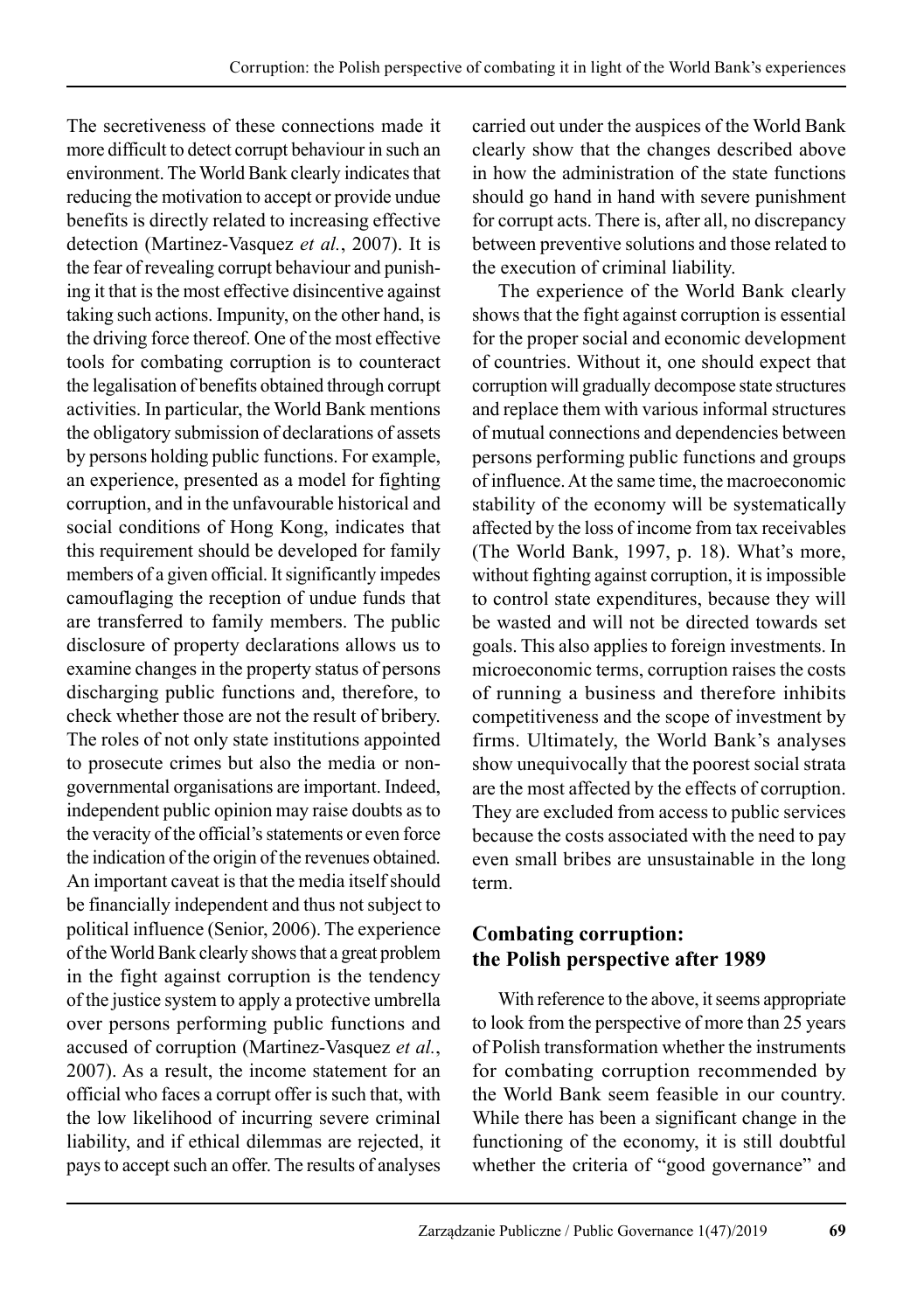the postulated solutions to limit corruption are met. It should be noted that the World Bank's guidelines concerning corruption underline justice and the rule of law as the core remedy for the phenomenon of corruption. As Emilia Justyna Powell observes: "Many academic studies […] underestimate the role of courts, prosecutors and law enforcement agencies in preventing and combating corruption. Factors such as economic development, corruption culture, political system and fundamental freedoms certainly have a significant impact on the level of bribery, however, minimising or disregarding the role of prosecution and law in general is a misunderstanding" (Powell, 2007, p. 30). In this context, one cannot fail to identify the weakness of Polish criminal policy. The numbers are telling: as of the time of writing 91 amendments have been made to the Penal Code of 1997.13 Along with the astonishing number of 133 amendments that have been made so far to the Code of Criminal Procedure, $14$  including one temporarily changing the model of the Polish criminal process in general, those testify to a persistent instability and, consequently, handicaps with regard to prosecuting crime. If crimes of corruption are brought to light, the excessive length of criminal proceedings would be a big problem. For example, according to the statistics of "Length of court proceedings (its efficiency) from the date of first registration to the date of validation of the case in the first instance (including the length of mediation) in district courts in selected categories of cases in the first half of 2017",15 out of 2,812 criminal cases, as many as 728 lasted for more than six months. This is just over a quarter of all cases. Of those, 149 criminal cases lasted

between12 months and 2 years, 40 between two and three years, 36 between three and five years, and 38 between five and eight years. There were also 36 cases that lasted longer than eight years. Most notable, however, is the gentleness with which Polish courts treat those accused of corruption. In the case of conviction, the most common sentence is imprisonment with a conditional suspension of execution thereof. For example, between 2012 and 2014 such a penalty was given in 88% to 90% of judgments.<sup>16</sup> This trend has been constant over the years. As one can see, the real shortcoming in the case of convicting people for corruption is only illusory. Thus, in rejecting moral imperatives, taking into account only one's profits and losses, committing such offenses is, in principle, profitable in Poland. In the scope of the existing Polish legal regulations, it should also be stated that there is a lot of resistance from some professional circles performing public functions against a broad disclosure of submitting declarations of assets. What is more, the heterogeneity of regulations in this area and their complexity effectively hinder the actual criminal liability of persons making false property declarations. In addition, the design of the provision of Art. 233 para. 1 k.k. (penal code) providing for the penalisation of such an act requires proving intentionality (Marek, 2007, p. 441), which is problematic, given the abovementioned complexity of regulations and heterogeneity of case law. In practice, this allows the perpetrator to evade any criminal liability by adopting as a defence the assertion of inadvertently submitting a false property declaration. A particular weakness in Poland is the lack of meritocracy, understood as a model of governing a state in which clear rules of functioning prevail, and, above all, to a minimal extent, there are politically motivated nominations, not in terms of professionalism (Sutch, 1999). A dramatic discontinuity in civil service legislation could especially serve as an illustration of such a state, which should be just

<sup>13</sup> http://prawo.sejm.gov.pl/isap.nsf/DocDetails. xsp?id=WDU19970880553, accessed on 28.4.2018.

<sup>14</sup> http://prawo.sejm.gov.pl/isap.nsf/DocDetails. xsp?id=WDU19970880553, accessed on 28.4.2018.

<sup>&</sup>lt;sup>15</sup> Ministry of Justice, Basic information on the activities of common courts – the first half of 2017 against the background of previous statistical periods, Warsaw 2017, typescript of studies in the possession of the author, p. 23.

<sup>&</sup>lt;sup>16</sup> https://cba.gov.pl/ftp/pdf/Mapa Korupcji 2014. pdf, accessed on 28.4.2018.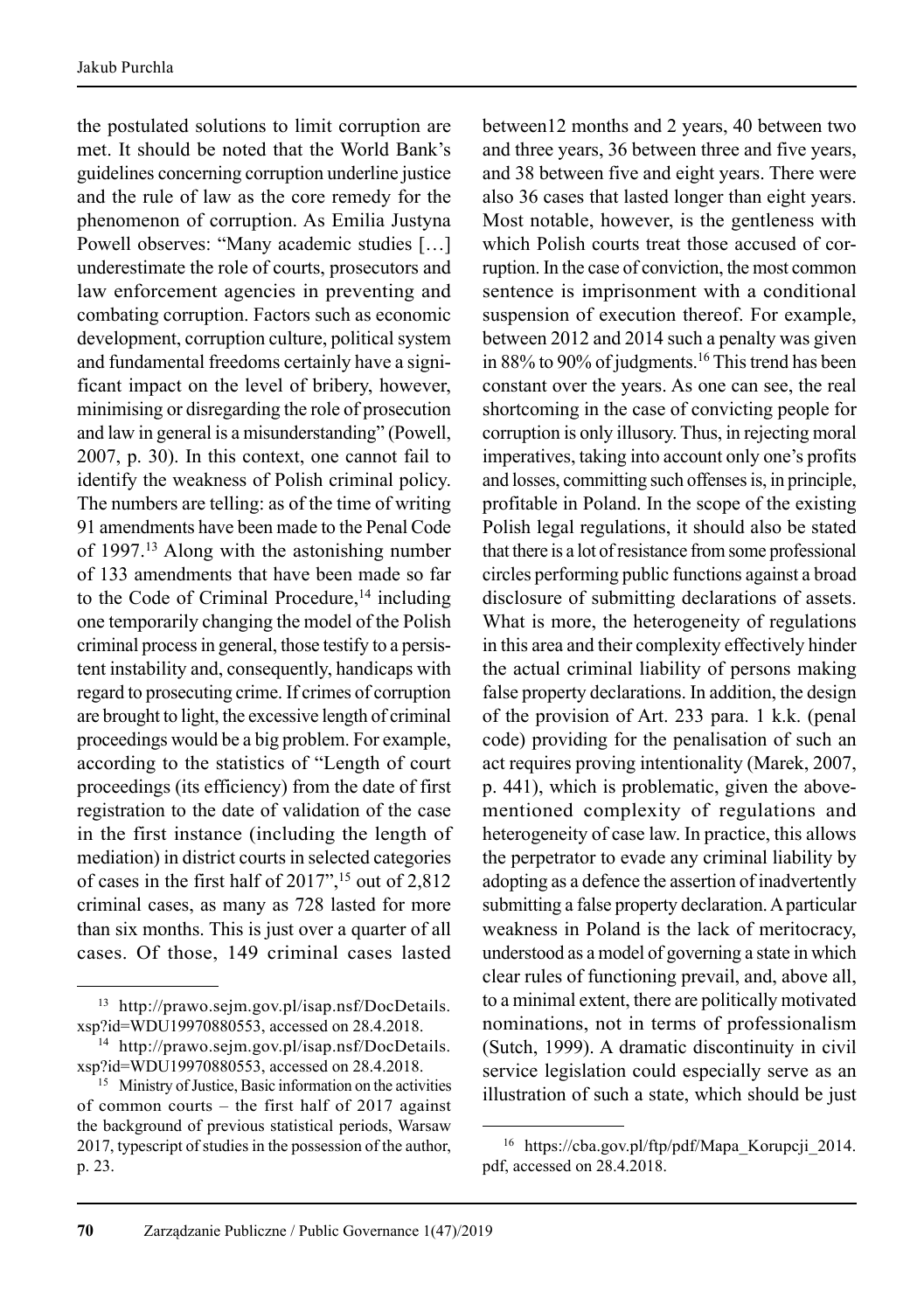a guarantee of the profes sionalism and impartiality of the highest state officials. Only the first act on this matter, after 1989, was the Act dated 5 July 1996.17 It reactivated the civil service, created an apolitical idea of the Civil Service Council, three recruitment and HR committees, and the organ of the Civil Service Head, together with the Office of the Civil Service. However, above all it set out the institutional framework for creating an apolitical state apparatus. But just two years later a completely new law on the civil service, dated 18 December 1998, came into effect.<sup>18</sup> That law diametrically changed the previously accepted solutions in the subjective scope of the concept. It also allowed for an ex ceptional competitive admission for non-civil servants. The next law, dated 24 August 2006,19 together with a law on the state's staffing pool, made an unprecedented trimming of the civil service corps. It also liquidated the Office of the Head of the Civil Service and the body of the Head of the Civil Service. By 21 November 2008, the Sejm [the Polish parliament] had passed yet another law on the civil service, $20$  which was to a great degree a repetition of solutions from 1998. However, the restoration of the Office of the Head of the Civil Service was abandoned, replaced by the Chancellery of the Prime Minister. In turn, the latest amendment to the Civil Service Act, which entered into force on 23 January 2016,<sup>21</sup> made fundamental changes in the principles of employment in higher positions of the civil service. It also liquidated the Civil Service Council, creating in its place the Public Service Council. It is not difficult to notice that the above-mentioned changes corresponded with changes in Poland's political scene and were even a result thereof. This is proof of the instrumental treatment of the Civil Service by governmental authorities. An even more significant example of how the attempt to create an apolitical and professional state apparatus is lacking, in another key sector of the country, are the constant changes in managerial positions in the special services. The most important<sup>22</sup> Polish civilian special service, nowadays called the Internal Security Agency, and previously the State Protection Office, had as many as 18 heads between 1990 and 2015.23 This momentous fact does not seem to require a wider commentary. The aforementioned lack of meritocracy results, to a large extent, from the totalitarian legacy of communism, in which the state apparatus was identical with the party. Moreover, it is compounded by the lack of systematically coming to terms with the past era and making it impossible for the representatives of the old nomenclature to function in public space. At the very beginning of the creation of the Third Republic the democratic system was perverted by sanctioning the gigantic advantage of postcommunist parties in the organisational and financial sectors. This problem was presented in detail and analyzed by Antoni Dudek in the book *Reglamentowana rewolucja* [Regulated revolution]. (Dudek, 2004). In particular, leaving property to these groups at the beginning put them in a privileged position in relation to the newly formed post-Solidarity groups. This clearly undermined the basic requirement of democracy, which is equal opportunity to take part in the political scene (Krasowski, 2012, p. 347). If we add the omnipotence of the former communist secret services, the most striking example of which was the Foreign Debt Service Fund (Cenckiewicz, 2011, p. 351 *et seq*.), or the activities of the Military Information Services as described in the Verification Commission report,24 for Władymir Bukowski an especially

<sup>17</sup> Dz. U. 1996.89.402.

<sup>18</sup> Dz. U. 1999.49.483.

<sup>19</sup> Dz. U. 2006.170.1218.

<sup>20</sup> Dz. U. 2008.227.1505.

<sup>21</sup> Dz. U. 2016 item 34.

<sup>&</sup>lt;sup>22</sup> Because of counterintelligence competences.

 $23$  https://www.abw.gov.pl/pl/o-abw/kierownictwo/278,BYLI-SZEFOWIE-UOP-I-ABW.html, accessed on 28.4.2018.

<sup>24</sup> Report on the activities of soldiers and employees of the WSI and military organisational units carrying out tasks in the field of intelligence and military counterintelligence before the entry into force of the Act dated 9 July 2003 on the Military Information Services in the scope specified in Art. 67 para. 1 items 1–10 of the Act dated 9 June 2006 "Provisions introducing the Act on the Military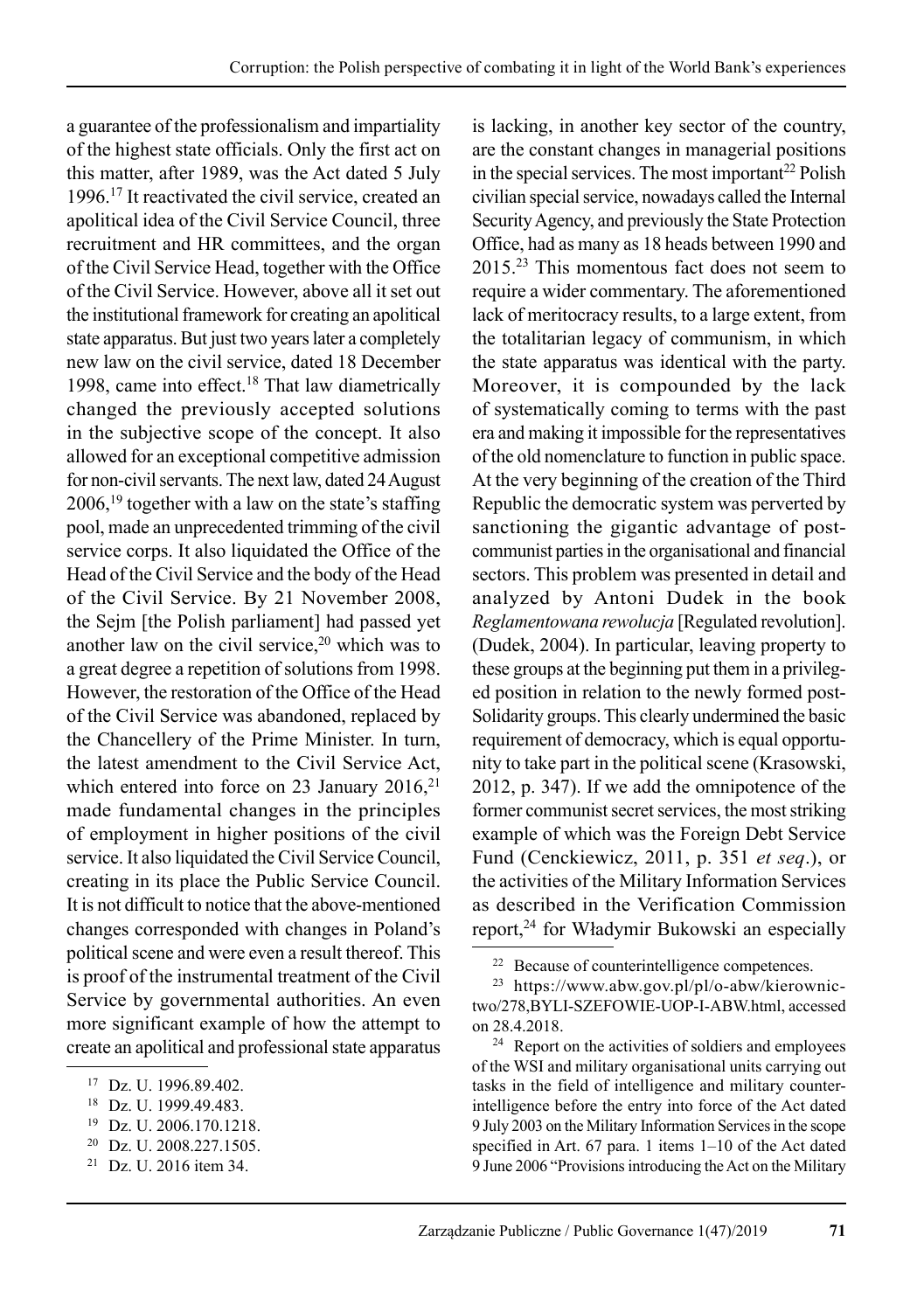accurately definition of the political system in Poland after 1989 was "kleptocracy" (Bukowski, 1999, p. 688). It is a system in which the political and economic elites to a large extent turn out to be an old nomenclature, having overwhelming control over the instruments of socio-economic life. At the same time, as Wojciech Roszkowski remarks, "Recovered freedom caused […] numerous problems. Most of society, accustomed to various limitations, was not ready to accept those that resulted from the principles of social co-existence, treating those as a result of persecution by individuals or groups of opposite beliefs. In the ideological confusion, the hierarchy of values was mixed, often denying it at all" (Roszkowski, 2017, p. 508). James Dawson and Sean Henley, in their article "Poland Was Never as Democratic as It Looked", published in the pages of *Foreign Policy*, 25 point to the facade of Polish democracy stemming from the lack of democratic ideas really taking root in Polish society. With reference to the recommendations of the World Bank, in this context one should count on a generational change that will make possible the implementation of the rules of "good governance" and the fight against corruption, distant from the baggage of the PRL era. One of the key conclusions resulting from the experience of the World Bank is the need for patience and persistence in the systemic implementation of changes.

### **References**

Bukowski, W. (1999). *Moskiewski proces: Dysydent w archiwach Kremla*. Warszawa: Bertelsmann Media.

- Cenckiewicz, S. (2011). *Długie ramię Moskwy. Wywiad wojskowy Polski Ludowej 1943–1991*. Poznań: Zysk i S-ka.
- Czepil, B. (2015). *Kulturowe i instytucjonalne bariery korupcji w państwach nordyckich*. Opole: Wydawnictwo Uniwersytetu Opolskiego.
- Dobrowolski, Z. (2001). *Korupcja w życiu publicznym, międzynarodowe doświadczenia w zwalczaniu korupcji, korupcja w Polsce*. Zielona Góra: Organon.
- Dudek, A. (2004). *Reglamentowana rewolucja. Rozkład dyktatury komunistycznej w Polsce 1988–1990*. Kraków: Znak.
- Filek, J. (2004). Rola etyki w działalności samorządowej. In J. Filek (Ed.), *Etyczne aspekty działalności samorządu terytorialnego*. Kraków: Małopolska Szkoła Administracji Publicznej Akademii Ekonomicznej w Krakowie.
- Fjeldstad, O., & Isaksen, J. (2008). *Anti-corruption reforms: challenges, effects and limits of World Bank support*. Washington DC: The World Bank.
- Fleszer, D. (2014). Z problematyki korupcji w administracji publicznej. In A. Kamińska, E. Kraus, K. Ślęczka (Eds.), *Jak możliwy jest dialog? Księga Jubileuszowa dedykowana prof. WSH dr. Jerzemu Koplowi*. Sosnowiec: Humanitas.
- Friedrich, C.J. (2002). Corruption concepts in historical perspective. In A. Heidenheimer, M. Johnston (Eds.), *Political Corruption: Concepts & Contexts*. New Jersey – New Brunswick: Transaction Publishers.
- Hanausek, T. (1998). *Kryminalistyka. Zarys wykładu*. Kraków: Zakamycze
- Huntington, S. P. (1968). *Political order in changing societies*. New Haven – London: Yale University Press.
- Kamiński, A. Z., & Kamiński B. (2004). *Korupcja rządów: państwa pokomunistyczne wobec globalizacji*. Warszawa: Wydawnictwo Trio.
- Kamiński, A. Z. (1997). Korupcja jako symbol instytucjonalnej niewydolności państwa i zagrożenie dla rozwoju polityczno-gospodarczego Polski. *Zeszyty Centrum im. Adama Smitha*, 29, 3–32.
- Kojder, A. (2002). Korupcja i poczucie moralne Polaków. In J. Mariański (Ed.), *Kondycja moralna społeczeństwa polskiego*. Kraków: Wydawnictwo WAM.
- Krasowski, R. (2012). *Po południu. Upadek elit solidarnościowych po zdobyciu władzy*. Warszawa: Wydawnictwo Czerwone i Czarne.
- Latoszek, E. (2001). Bank Światowy jako instytucja globalna o charakterze finansowym. In: E. Latoszek,

Counterintelligence Service and the Military Intelligence Service and the Act on the service of officers of the Military Counterintelligence Service and the Military Intelligence Service" and about other activities going beyond the matters of state defense and security of the Armed Forces of the Republic of Poland, M. P. 2007.11.110.

<sup>25</sup> http://foreignpolicy.com/2017/01/03/poland-wasnever-as-democratic-as-it-looked-law-and-justice-hungaryorban/, accessed on 28.4.2018.